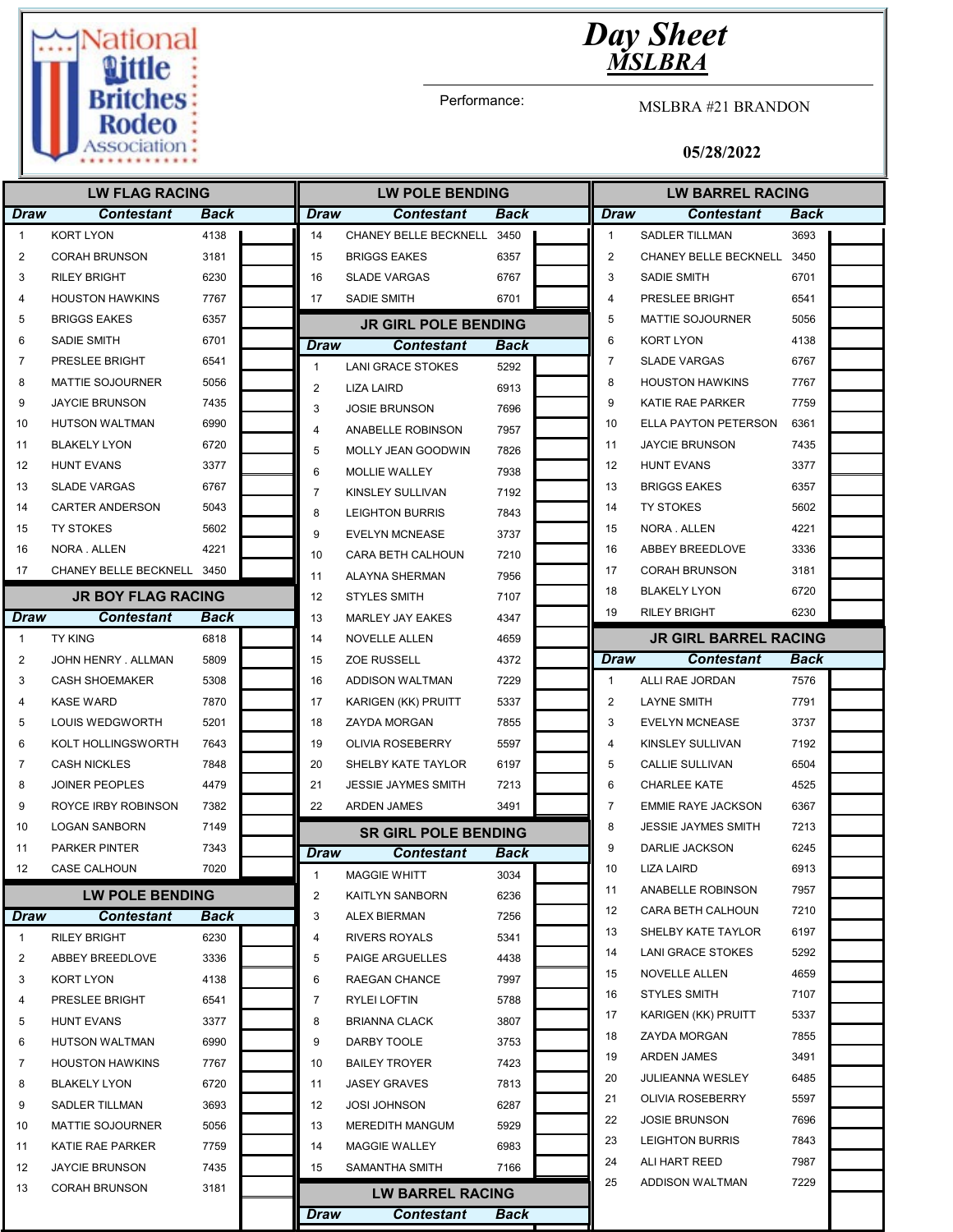

Performance:

MSLBRA #21 BRANDON

| <b>JR GIRL BARREL RACING</b> |                                          |              | <b>SR TEAM ROPING</b> |                                                 |              | <b>SR BOY BULLRIDING</b> |                         |                             |             |  |
|------------------------------|------------------------------------------|--------------|-----------------------|-------------------------------------------------|--------------|--------------------------|-------------------------|-----------------------------|-------------|--|
| <b>Draw</b>                  | <b>Contestant</b>                        | Back         | <b>Draw</b>           | <b>Contestant</b>                               | <b>Back</b>  |                          | <b>Draw</b>             | <b>Contestant</b>           | <b>Back</b> |  |
| 26                           | <b>ZOE MORGAN</b>                        | 7719         | 10                    | <b>DYLAN JONES</b>                              | 4775         |                          | $\mathbf{1}$            | <b>SAM LEWIS</b>            | 6035        |  |
| 27                           | MOLLY JEAN GOODWIN                       | 7826         |                       | <b>COLTEN NICKLES</b>                           | 5650         |                          |                         | <b>SR BOY SADDLEBRONC</b>   |             |  |
| 28                           | MOLLIE WALLEY                            | 7938         | 11                    | <b>BRADY GARNER</b><br><b>COLBY WILLARD</b>     | 5300<br>3835 |                          | <b>Draw</b>             | <b>Contestant</b>           | Back        |  |
|                              | <b>SR GIRL BARREL RACING</b>             |              | 12                    | <b>JULIANA JENNINGS</b>                         | 6657         |                          | $\mathbf{1}$            | <b>JUDD YOUNG</b>           | 5716        |  |
| <b>Draw</b>                  | <b>Contestant</b>                        | Back         |                       | KATHRYN SMITH                                   | 6878         |                          |                         | <b>JR GIRL TRAIL COURSE</b> |             |  |
| $\mathbf{1}$                 | <b>JOSI JOHNSON</b>                      | 6287         | 13                    | <b>MEAH GRACE PINTER</b>                        | 6084         |                          | Draw                    | <b>Contestant</b>           | Back        |  |
| 2                            | <b>BRIANNA CLACK</b>                     | 3807         |                       | <b>ALEX BIERMAN</b>                             | 7256         |                          | $\mathbf{1}$            | <b>EMMIE RAYE JACKSON</b>   | 6367        |  |
| 3                            | RAEGAN CHANCE                            | 7997         | 14                    | <b>JUDD YOUNG</b>                               | 5716         |                          | 2                       | ANABELLE ROBINSON           | 7957        |  |
| 4                            | <b>BAILEY TROYER</b>                     | 7423         | 15                    | <b>BRIANNA CLACK</b>                            | 3807         |                          | 3                       | <b>ARDEN JAMES</b>          | 3491        |  |
| 5                            | KAITLYN SANBORN                          | 6236         |                       | MICHELLE CUELLAR                                | 6304         |                          | $\overline{\mathbf{4}}$ | CARA BETH CALHOUN           | 7210        |  |
| 6                            | <b>MAGGIE WHITT</b>                      | 3034         | 16                    | PAYTON PINTER<br><b>LEO WILLIAMS</b>            | 5107<br>4492 |                          | 5                       | MOLLY JEAN GOODWIN          | 7826        |  |
| 7                            | <b>RYLEI LOFTIN</b>                      | 5788         |                       |                                                 |              |                          | 6                       | ALI HART REED               | 7987        |  |
| 8                            | <b>BRAYLEIGH STOOTS</b>                  | 6608         |                       | <b>JR TEAM ROPING</b>                           |              |                          | $\overline{7}$          | <b>ZOE MORGAN</b>           | 7719        |  |
| 9                            | <b>JASEY GRAVES</b>                      | 7813         | <b>Draw</b>           | <b>Contestant</b>                               | Back         |                          | 8                       | KARIGEN (KK) PRUITT         | 5337        |  |
| 10                           | MICHELLE CUELLAR                         | 6304         | $\mathbf{1}$          | <b>COOPER PEARSON</b><br><b>MAGGIE SMITH</b>    | 7981<br>7990 |                          | 9                       | <b>OLIVIA ROSEBERRY</b>     | 5597        |  |
| 11                           | <b>BRYLEIGH GARNER</b>                   | 5428         | $\overline{2}$        | <b>JOINER PEOPLES</b>                           | 4479         |                          | 10                      | <b>JULIEANNA WESLEY</b>     | 6485        |  |
| 12                           | <b>LAYLA OVERSTREET</b>                  | 6393         |                       | <b>COOPER MCNABB</b>                            | 5196         |                          | 11                      | <b>MAGGIE SMITH</b>         | 7990        |  |
| 13                           | <b>GABBIE HAYES</b>                      | 6226         | 3                     | <b>LANI GRACE STOKES</b>                        | 5292         |                          | 12                      | <b>JOSIE BRUNSON</b>        | 7696        |  |
| 14                           | <b>EMMA ANN FENN</b>                     | 6570         |                       | <b>MARLEY JAY EAKES</b>                         | 4347         |                          | 13                      | <b>EVELYN MCNEASE</b>       | 3737        |  |
| 15                           | <b>EMMA KNIGHT</b>                       | 4105         | $\overline{4}$        | <b>CASE CALHOUN</b>                             | 7020         |                          | 14                      | ZAYDA MORGAN                | 7855        |  |
| 16                           | ALLY RAE PINGREY                         | 5459         |                       | <b>LOGAN SANBORN</b>                            | 7149         |                          | 15                      | <b>LANI GRACE STOKES</b>    | 5292        |  |
| 17                           | <b>MAGGIE WALLEY</b>                     | 6983         | 5                     | <b>BRAYDEN KIRKLAND</b><br><b>TUCKER HARVEY</b> | 3356<br>3156 |                          | 16                      | <b>MARLEY JAY EAKES</b>     | 4347        |  |
| 18                           | <b>DARBY TOOLE</b>                       | 3753         | 6                     | <b>LANE MCMANUS</b>                             | 4423         |                          | 17                      | ALLI RAE JORDAN             | 7576        |  |
| 19                           | <b>KATHRYN SMITH</b>                     | 6878         |                       | <b>WYATT MCMANUS</b>                            | 4895         |                          | 18                      | <b>JESSIE JAYMES SMITH</b>  | 7213        |  |
| 20                           | <b>MEREDITH MANGUM</b>                   | 5929         | $\overline{7}$        | ALI HART REED                                   | 7987         |                          | 19                      | <b>STYLES SMITH</b>         | 7107        |  |
| 21                           | ROSA GARCIA                              | 7743         |                       | SYDNEY JONES                                    | 4213         |                          | 20                      | DARLIE JACKSON              | 6245        |  |
| 22                           | <b>RIVERS ROYALS</b>                     | 5341         | 8                     | <b>PARKER PINTER</b>                            | 7343         |                          |                         | <b>SR GIRL TRAIL COURSE</b> |             |  |
| 23                           | <b>AVERY ROUSE</b>                       | 3276         |                       | <b>WILLIAM BREEDLOVE</b>                        | 7866         |                          | <b>Draw</b>             | <b>Contestant</b>           | Back        |  |
| 24                           | <b>SAMANTHA SMITH</b>                    | 7166         | 9                     | LOUIS WEDGWORTH<br><b>KOLT HOLLINGSWORTH</b>    | 5201<br>7643 |                          | $\mathbf{1}$            | <b>RYLEI LOFTIN</b>         | 5788        |  |
|                              | <b>SR TEAM ROPING</b>                    |              | 10                    | <b>LANDON BEASON</b>                            | 6053         |                          | $\overline{2}$          | <b>BRAYLEIGH STOOTS</b>     | 6608        |  |
| Draw                         | <b>Contestant</b>                        | <b>Back</b>  |                       | <b>BRAYDEN WELCH</b>                            | 5747         |                          | 3                       | <b>BAILEY TROYER</b>        | 7423        |  |
| 1                            | <b>TYLER PORTER</b>                      | 5574         | 11                    | <b>TUCKER LINDSEY</b>                           | 7590         |                          | 4                       | <b>ALEX BIERMAN</b>         | 7256        |  |
|                              | <b>COLE MCCORKLE</b>                     | 7038         |                       | <b>CASH NICKLES</b>                             | 7848         |                          | 5                       | KAITLYN SANBORN             | 6236        |  |
| 2                            | <b>BRODY SMITH</b><br><b>BRADY SMITH</b> | 5168<br>5146 | 12                    | <b>PARKER NORRIS</b>                            | 4115         |                          | 6                       | <b>TAYLOR JORDAN</b>        | 6058        |  |
| 3                            | <b>WYATT COOPER</b>                      | 3405         |                       | <b>STYLES SMITH</b>                             | 7107         |                          | 7                       | <b>JOSI JOHNSON</b>         | 6287        |  |
|                              | <b>HUNTER LEE</b>                        | 5231         | 13                    | <b>JOSIE BRUNSON</b><br><b>TY KING</b>          | 7696<br>6818 |                          | 8                       | <b>GABBIE HAYES</b>         | 6226        |  |
| 4                            | <b>HUNTER BEASON</b>                     | 6346         | 14                    | <b>ALAYNA SHERMAN</b>                           | 7956         |                          | 9                       | <b>SAMANTHA SMITH</b>       | 7166        |  |
|                              | ALEX GRAY                                | 6023         |                       | <b>COLE COOPER</b>                              | 3887         |                          | 10                      | RAEGAN CHANCE               | 7997        |  |
| 5                            | <b>NICK HARDEN</b>                       | 4437         |                       | <b>JR BOY BULLRIDING</b>                        |              |                          |                         | <b>JR BOY GOAT TYING</b>    |             |  |
|                              | JAMES MAX FENN                           | 5531         | <b>Draw</b>           | <b>Contestant</b>                               | <b>Back</b>  |                          | <b>Draw</b>             | <b>Contestant</b>           | Back        |  |
| 6                            | <b>CARTER SMITH</b><br>ROPER STOOTS      | 4805<br>5033 | 1                     | <b>JAXEN MCMANUS</b>                            | 4095         |                          | $\mathbf{1}$            | JOHN HENRY . ALLMAN         | 5809        |  |
| 7                            | <b>COREY REID</b>                        | 7630         | $\overline{c}$        | <b>TATE GRAY</b>                                | 4028         |                          | 2                       | <b>WILLIAM BREEDLOVE</b>    | 7866        |  |
|                              | <b>KANNON NUNNERY</b>                    | 3258         | 3                     | LUKE MOON                                       | 5873         |                          | 3                       | ROYCE IRBY ROBINSON         | 7382        |  |
| 8                            | KADE HOLLINGSWORTH                       | 7754         | 4                     | <b>LANE MCMANUS</b>                             | 4423         |                          | 4                       | <b>PARKER NORRIS</b>        | 4115        |  |
|                              | PEYTON STRICKLAND                        | 7452         |                       |                                                 |              |                          | 5                       | <b>TY KING</b>              | 6818        |  |
| 9                            | <b>MIKAYLA REEVES</b>                    | 6049         |                       | <b>SR BOY BULLRIDING</b>                        |              |                          | 6                       | <b>BRAYDEN KIRKLAND</b>     | 3356        |  |
|                              | <b>BEN STEWART</b>                       | 4040         | Draw                  | <b>Contestant</b>                               | Back         |                          |                         |                             |             |  |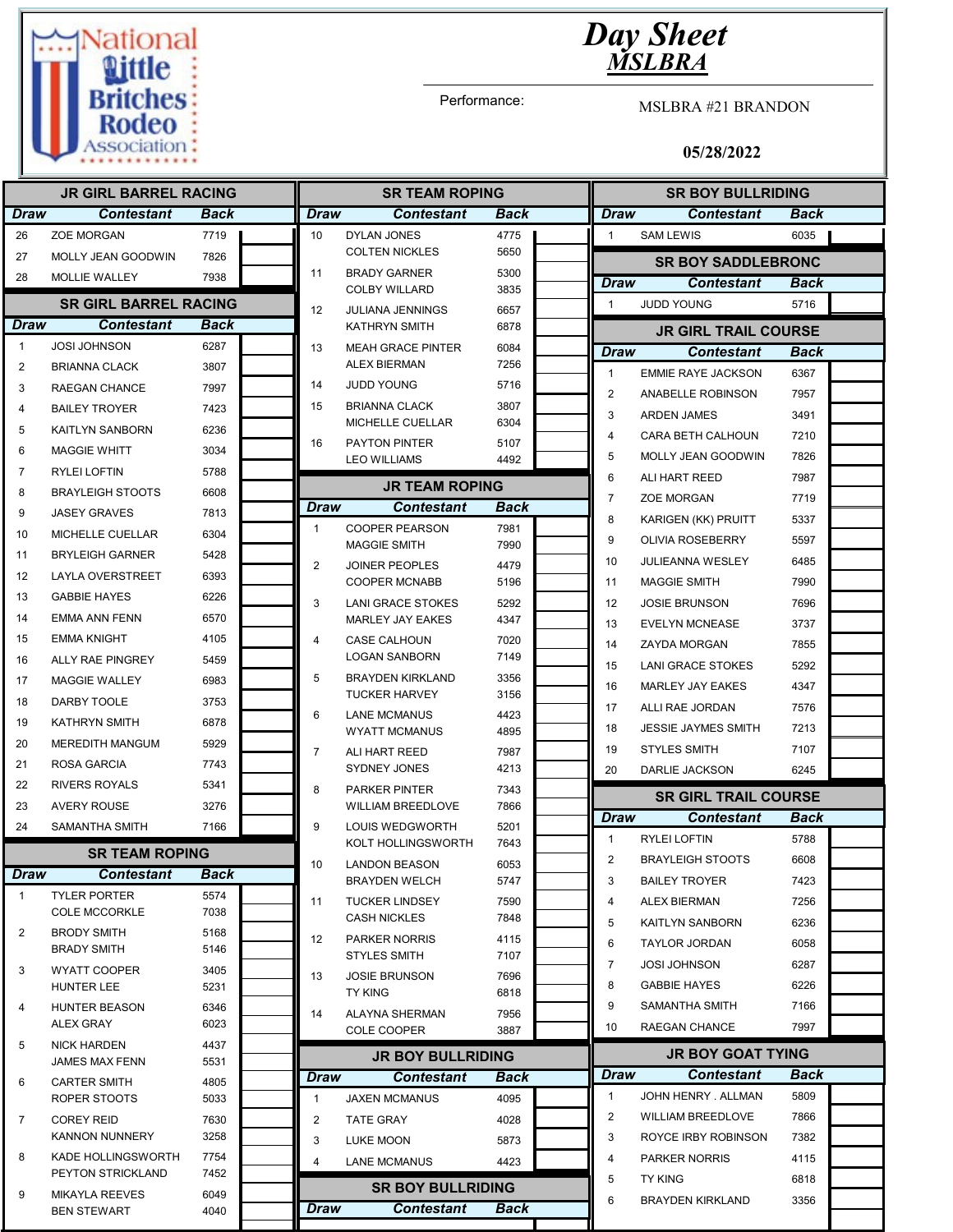

Performance:

MSLBRA #21 BRANDON

| <b>JR BOY GOAT TYING</b> |                           |      |                | <b>LW GOAT UNTYING</b>    |             | <b>JR BOY BREAKAWAY</b> |                          |      |  |
|--------------------------|---------------------------|------|----------------|---------------------------|-------------|-------------------------|--------------------------|------|--|
| <b>Draw</b>              | <b>Contestant</b>         | Back | Draw           | <b>Contestant</b>         | Back        | Draw                    | Contestant               | Back |  |
| $\overline{7}$           | <b>CASH SHOEMAKER</b>     | 5308 | 19             | <b>HUNT EVANS</b>         | 3377        | $\mathbf{1}$            | <b>TUCKER LINDSEY</b>    | 7590 |  |
| 8                        | <b>LOGAN SANBORN</b>      | 7149 | 20             | <b>HOUSTON HAWKINS</b>    | 7767        | $\overline{2}$          | <b>JOINER PEOPLES</b>    | 4479 |  |
| 9                        | <b>JAKE PORTER</b>        | 7185 | 21             | <b>MATTIE SOJOURNER</b>   | 5056        | 3                       | CASE CALHOUN             | 7020 |  |
| 10                       | <b>PARKER PINTER</b>      | 7343 | 22             | <b>LANE NORRIS</b>        | 4110        | $\overline{4}$          | <b>KASE WARD</b>         | 7870 |  |
| 11                       | LOUIS WEDGWORTH           | 5201 |                | <b>JR GIRL GOAT TYING</b> |             | 5                       | <b>CASH SHOEMAKER</b>    | 5308 |  |
| 12                       | <b>COLE COOPER</b>        | 3887 | Draw           | <b>Contestant</b>         | Back        | 6                       | <b>LANDON BEASON</b>     | 6053 |  |
| 13                       | <b>COOPER MCNABB</b>      | 5196 | $\mathbf{1}$   | <b>LIZA LAIRD</b>         | 6913        | $\overline{7}$          | <b>TY KING</b>           | 6818 |  |
| 14                       | <b>KASE WARD</b>          | 7870 | 2              | DARLIE JACKSON            | 6245        | 8                       | <b>CASH NICKLES</b>      | 7848 |  |
| 15                       | <b>CASH NICKLES</b>       | 7848 | 3              | KINSLEY SULLIVAN          | 7192        | 9                       | <b>COOPER MCNABB</b>     | 5196 |  |
| 16                       | <b>TUCKER LINDSEY</b>     | 7590 | $\overline{4}$ | <b>ZAYDA MORGAN</b>       | 7855        | 10                      | <b>PARKER PINTER</b>     | 7343 |  |
| 17                       | KOLT HOLLINGSWORTH        | 7643 | 5              | ALLI RAE JORDAN           | 7576        | 11                      | <b>WAYNE BRUNSON</b>     | 7863 |  |
| 18                       | CASE CALHOUN              | 7020 | 6              | <b>EMMIE RAYE JACKSON</b> | 6367        | 12                      | LOUIS WEDGWORTH          | 5201 |  |
|                          | <b>SR GIRL GOAT TYING</b> |      | $\overline{7}$ | <b>EVELYN MCNEASE</b>     | 3737        | 13                      | JOHN HENRY . ALLMAN      | 5809 |  |
| <b>Draw</b>              | <b>Contestant</b>         | Back | 8              | <b>CALLIE SULLIVAN</b>    | 6504        | 14                      | <b>COOPER PEARSON</b>    | 7981 |  |
| $\mathbf{1}$             | ROSA GARCIA               | 7743 | 9              | <b>JULIEANNA WESLEY</b>   | 6485        | 15                      | <b>PARKER NORRIS</b>     | 4115 |  |
| 2                        | <b>EMILY THOMAS</b>       | 7264 | 10             | CARA BETH CALHOUN         | 7210        | 16                      | ROYCE IRBY ROBINSON      | 7382 |  |
| 3                        | <b>BRYLEIGH GARNER</b>    | 5428 | 11             | <b>ZOE RUSSELL</b>        | 4372        | 17                      | <b>LOGAN SANBORN</b>     | 7149 |  |
| 4                        | <b>GRACYN TILLMAN</b>     | 7273 | 12             | NOVELLE ALLEN             | 4659        | 18                      | KOLT HOLLINGSWORTH       | 7643 |  |
| 5                        | <b>KAITLYN SANBORN</b>    | 6236 | 13             | ADDISON WALTMAN           | 7229        | 19                      | <b>BRAYDEN WELCH</b>     | 5747 |  |
| 6                        | <b>KATHRYN SMITH</b>      | 6878 | 14             | <b>STYLES SMITH</b>       | 7107        | 20                      | <b>JAKE PORTER</b>       | 7185 |  |
| 7                        | <b>JULIA KNIGHT</b>       | 4375 | 15             | ANABELLE ROBINSON         | 7957        | 21                      | <b>BRAYDEN KIRKLAND</b>  | 3356 |  |
| 8                        | <b>BAILEY TROYER</b>      | 7423 | 16             | <b>JOSIE BRUNSON</b>      | 7696        | 22                      | <b>WILLIAM BREEDLOVE</b> | 7866 |  |
| 9                        | <b>RIVERS ROYALS</b>      | 5341 | 17             | <b>LANI GRACE STOKES</b>  | 5292        |                         | <b>SR GIRL BREAKAWAY</b> |      |  |
| 10                       | RAEGAN CHANCE             | 7997 | 18             | MARLEY JAY EAKES          | 4347        | Draw                    | <b>Contestant</b>        | Back |  |
| 11                       | <b>ALEX BIERMAN</b>       | 7256 | 19             | KARIGEN (KK) PRUITT       | 5337        | $\mathbf{1}$            | <b>KATELYN TURNER</b>    | 7622 |  |
| $12 \overline{ }$        | <b>JAYCELYNN DAVIS</b>    | 3820 | 20             | ARDEN JAMES               | 3491        | $\overline{2}$          | <b>RAEGAN CHANCE</b>     | 7997 |  |
| <b>LW GOAT UNTYING</b>   |                           |      | 21             | MOLLY JEAN GOODWIN        | 7826        | 3                       | <b>ROSA GARCIA</b>       | 7743 |  |
| <b>Draw</b>              | <b>Contestant</b>         | Back | 22             | <b>OLIVIA ROSEBERRY</b>   | 5597        | $\overline{4}$          | <b>BRYLEIGH GARNER</b>   | 5428 |  |
| $\mathbf{1}$             | <b>CORAH BRUNSON</b>      | 3181 | 23             | <b>LAYNE SMITH</b>        | 7791        | 5                       | <b>EMILY THOMAS</b>      | 7264 |  |
| 2                        | <b>CARTER ANDERSON</b>    | 5043 |                | <b>SR BOY TIEDOWN</b>     |             | 6                       | <b>JULIANA JENNINGS</b>  | 6657 |  |
| 3                        | SADLER TILLMAN            | 3693 | Draw           | <b>Contestant</b>         | <b>Back</b> | $\overline{7}$          | <b>KAITLYN SANBORN</b>   | 6236 |  |
| 4                        | <b>RILEY BRIGHT</b>       | 6230 | $\mathbf{1}$   | <b>CASCH POTTER</b>       | 5364        | 8                       | SAMANTHA SMITH           | 7166 |  |
| 5                        | <b>JAYCIE BRUNSON</b>     | 7435 | $\overline{c}$ | <b>BRODY SMITH</b>        | 5168        | 9                       | <b>MIKAYLA REEVES</b>    | 6049 |  |
| 6                        | <b>SLADE VARGAS</b>       | 6767 | 3              | <b>TYLER PORTER</b>       | 5574        | 10                      | <b>BRIANNA CLACK</b>     | 3807 |  |
| 7                        | <b>BRYNLEE WILLIAMS</b>   | 3300 | 4              | WYATT COOPER              | 3405        | 11                      | <b>ALEX BIERMAN</b>      | 7256 |  |
| 8                        | KATIE RAE PARKER          | 7759 | 5              | <b>LEO WILLIAMS</b>       | 4492        | 12                      | <b>JASEY GRAVES</b>      | 7813 |  |
| 9                        | CHANEY BELLE BECKNELL     | 3450 | 6              | ROPER STOOTS              | 5033        | 13                      | MICHELLE CUELLAR         | 6304 |  |
| 10                       | PRESLEE BRIGHT            | 6541 | 7              | <b>COLE MCCORKLE</b>      | 7038        | 14                      | KATHRYN SMITH            | 6878 |  |
| 11                       | <b>BRIGGS EAKES</b>       | 6357 | 8              | <b>JUDD YOUNG</b>         | 5716        | 15                      | LAYLA OVERSTREET         | 6393 |  |
| 12                       | NORA . ALLEN              | 4221 | 9              | <b>CARTER SMITH</b>       | 4805        | 16                      | <b>BAILEY TROYER</b>     | 7423 |  |
| 13                       | RUSTYN TILLMAN            | 5998 | 10             | <b>COLBY WILLARD</b>      | 3835        | 17                      | <b>GRACYN TILLMAN</b>    | 7273 |  |
| 14                       | HUTSON WALTMAN            | 6990 | 11             | PAYTON PINTER             | 5107        | 18                      | DARBY TOOLE              | 3753 |  |
| 15                       | KORT LYON                 | 4138 | 12             | KADE HOLLINGSWORTH        | 7754        | 19                      | TAYLOR JORDAN            | 6058 |  |
| 16                       | <b>TY STOKES</b>          | 5602 | 13             | <b>COLTEN NICKLES</b>     | 5650        |                         | <b>SR RIBBON ROPING</b>  |      |  |
| 17                       | ELLA PAYTON PETERSON      | 6361 |                | <b>JR BOY BREAKAWAY</b>   |             | <b>Draw</b>             | Contestant               | Back |  |
| 18                       | ABBEY BREEDLOVE           | 3336 | Draw           | <b>Contestant</b>         | <b>Back</b> | $\mathbf{1}$            | <b>BRADY GARNER</b>      | 5300 |  |
|                          |                           |      |                |                           |             |                         |                          |      |  |
|                          |                           |      |                |                           |             |                         | <b>BRYLEIGH GARNER</b>   | 5428 |  |